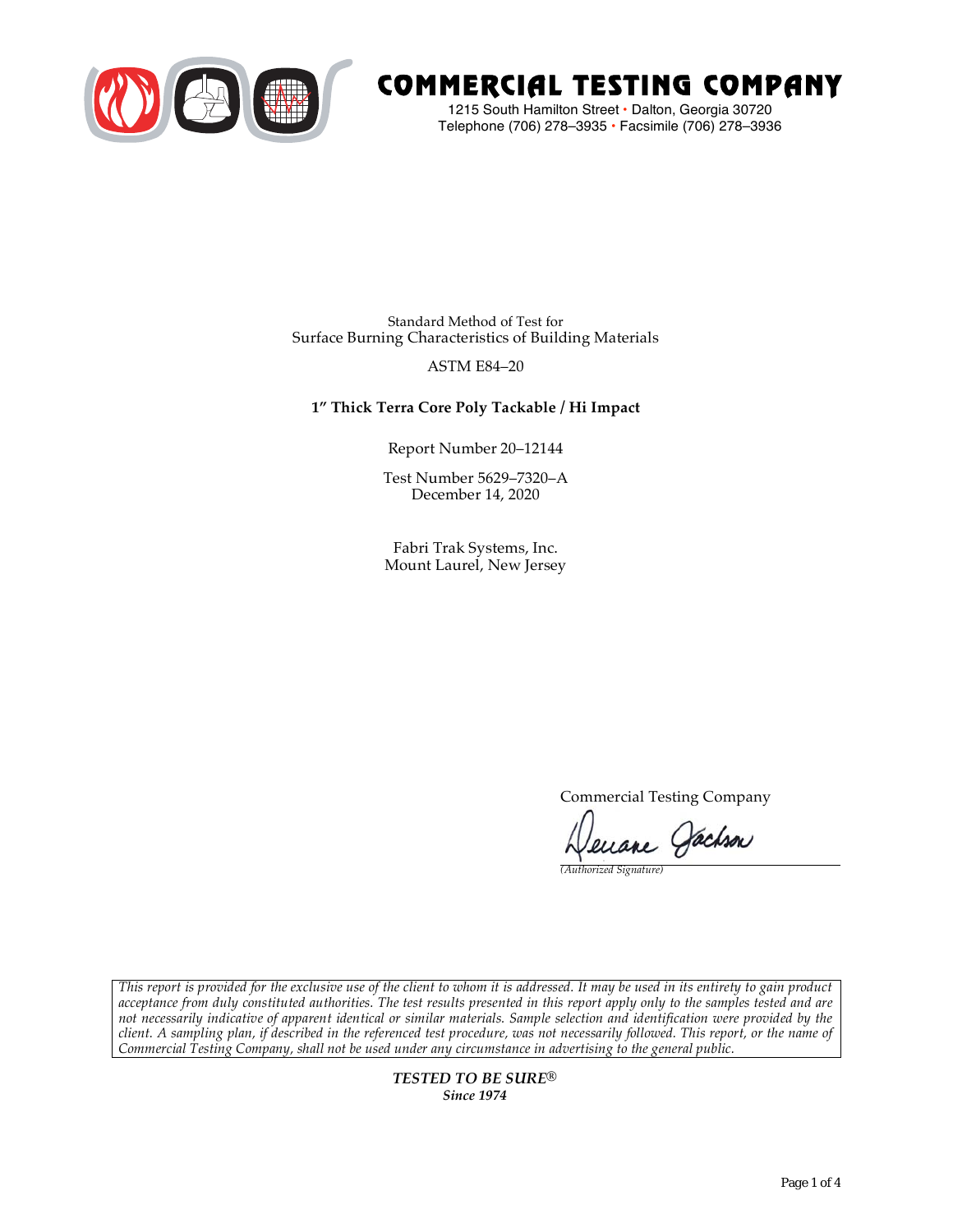#### **INTRODUCTION**

This report is a presentation of results of a surface flammability test on a material submitted by Fabri Trak Systems, Inc., Mount Laurel, New Jersey.

The test was conducted in accordance with the ASTM International fire-test-response standard E84–20, *Surface Burning Characteristics of Building Materials*, sometimes referred to as the Steiner tunnel test. ASTM E84 is an American National Standard (ANSI) and has been approved for use by agencies of the Department of Defense. The ASTM E84 test method is the technical equivalent of UL No. 723. The test is applicable to exposed interior surfaces such as walls and ceilings. The test is conducted with the specimen in the ceiling position with the surface to be evaluated face down toward the ignition source. Thus, specimens shall either be self-supporting by its own structural quality, held in place by added supports along the test surface, or secured from the back side.

This standard is used to measure and describe the response of materials, products, or assemblies to heat and flame under controlled conditions, but does not by itself incorporate all factors required for firehazard or fire-risk assessment of the materials, products, or assemblies under actual fire conditions.

#### **PURPOSE**

The purpose of the test is to provide only the comparative measurements of surface flame spread and smoke development of materials with that of select grade red oak and fiber–reinforced cement board, Grade II, under specific fire exposure conditions with the smoke area of heptane used to establish the smoke-developed index. The test exposes a nominal 24-foot long by 20-inch wide test specimen to a controlled air flow and flaming fire adjusted to spread the flame along the entire length of a red oak specimen in  $5\frac{1}{2}$  minutes. During the 10-minute test duration, flame spread over the specimen surface are measured and recorded. Test results are calculated relative to red oak, which has an arbitrary rating of 100, and fiber–reinforced cement board, Grade II, which has a rating of 0. The 100 smoke-developed index is calculated using the smoke area of heptane.

The test results are expressed as Flame Spread Index and Smoke-Developed Index. The Flame Spread Index is defined in ASTM E176 as "a number or classification indicating a comparative measure derived from observations made during the progress of the boundary of a zone of flame under defined test conditions." The Smoke-Developed Index, a term specific to ASTM E84, is defined as "a number or classification indicating a comparative measure derived from smoke obscuration data collected during the test for surface burning characteristics." There is not necessarily a relationship between the two measurements.

The method does not provide for measurement of heat transmission through the surface tested, the effect of aggravated flame spread behavior of an assembly resulting from the proximity of combustible walls and ceilings, or classifying a material as noncombustible solely by means of a Flame Spread Index.

The zero reference and other parameters critical to furnace operation are verified on the day of the test by conducting a 10–minute test using 1/4–inch fiber–reinforced cement board, Grade II. Periodic tests using NOFMA certified 23/32–inch select grade red oak flooring provide data for the 100 flame spread reference with heptane providing data for calculating the 100 smoke-developed index. These procedures are more fully described in Section 7of the E84 Standard.

#### **TEST SAMPLE**

The test sample, selected by the client, was identified as **1" Thick Terra Core Poly Tackable / Hi Impact**, a white 100% polyester acoustical board. Six test panels, each measuring two feet wide by four feet in length, were received. They were physically self-supporting and required no additional sample preparation. The panels were transferred to storage racks and conditioned to equilibrium in an atmosphere with the temperature maintained at  $71 \pm 2$ °F and the relative humidity at  $50 \pm 5$  percent. For testing, the panels were placed end-to-end on the ledges of the tunnel furnace to make up the necessary 24-foot test sample and the test conducted with no auxiliary support mechanism.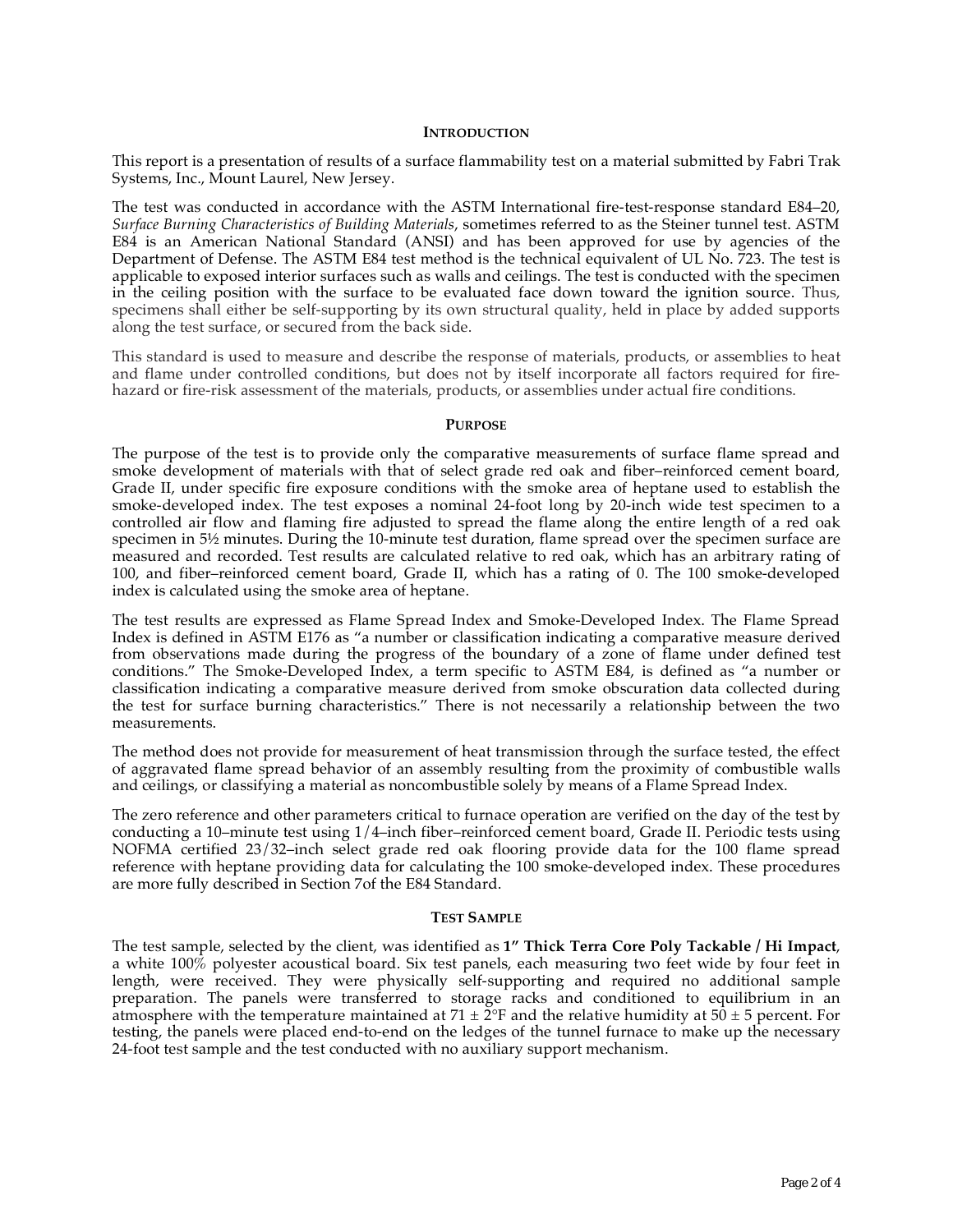#### **TEST RESULTS**

The test results, calculated on the basis of observed flame propagation and the integrated area under the recorded smoke density curve, are presented below. The Flame Spread Index obtained in E84 is rounded to the nearest number divisible by five. Smoke-Developed Indices are rounded to the nearest number divisible by five unless the Index is greater than 200. In that case, the Smoke-Developed Index is rounded to the nearest 50 points. The rounding procedures are more fully described in Sections 9.1, 9.2, and X3 of the E84 Standard. The flame spread and smoke development data are presented graphically at the end of this report.

| <b>Test Specimen</b>                          | Flame Spread Index | <b>Smoke-Developed Index</b> |
|-----------------------------------------------|--------------------|------------------------------|
| Fiber-Reinforced Cement Board, Grade II       |                    |                              |
| Red Oak Flooring                              | 100                |                              |
| Heptane, (HPLC) Grade                         |                    | 100                          |
| 1" Thick Terra Core Poly Tackable / Hi Impact | 25                 | 450                          |

#### **OBSERVATIONS**

Specimen ignition over the burners occurred at 0.15 minute. Surface flame spread was observed to a maximum distance of 19.50 feet beyond the zero point at 9.23 minutes. The maximum temperature recorded during the test was 1,044°F. For information purposes, the actual (unrounded) Flame Spread and Smoke-Developed Indices were 24.1 and 469.3 respectively.

#### **CLASSIFICATION**

The Flame Spread Index and Smoke-Developed Index values obtained by ASTM E84 tests are frequently used by code officials and regulatory agencies in the acceptance of interior finish materials for various applications. The most widely accepted classification system is described in the National Fire Protection Association publication NFPA 101 *Life Safety Code*, where:

| Class A $0-25$ Flame Spread Index     | $0 - 450$ Smoke-Developed Index |
|---------------------------------------|---------------------------------|
| Class B $26 - 75$ Flame Spread Index  | $0 - 450$ Smoke-Developed Index |
| Class C $76 - 200$ Flame Spread Index | $0 - 450$ Smoke-Developed Index |

Class A, B, and C correspond to Type I, II, and III respectively in other codes. They do not preclude a material being otherwise classified by the authority of jurisdiction.